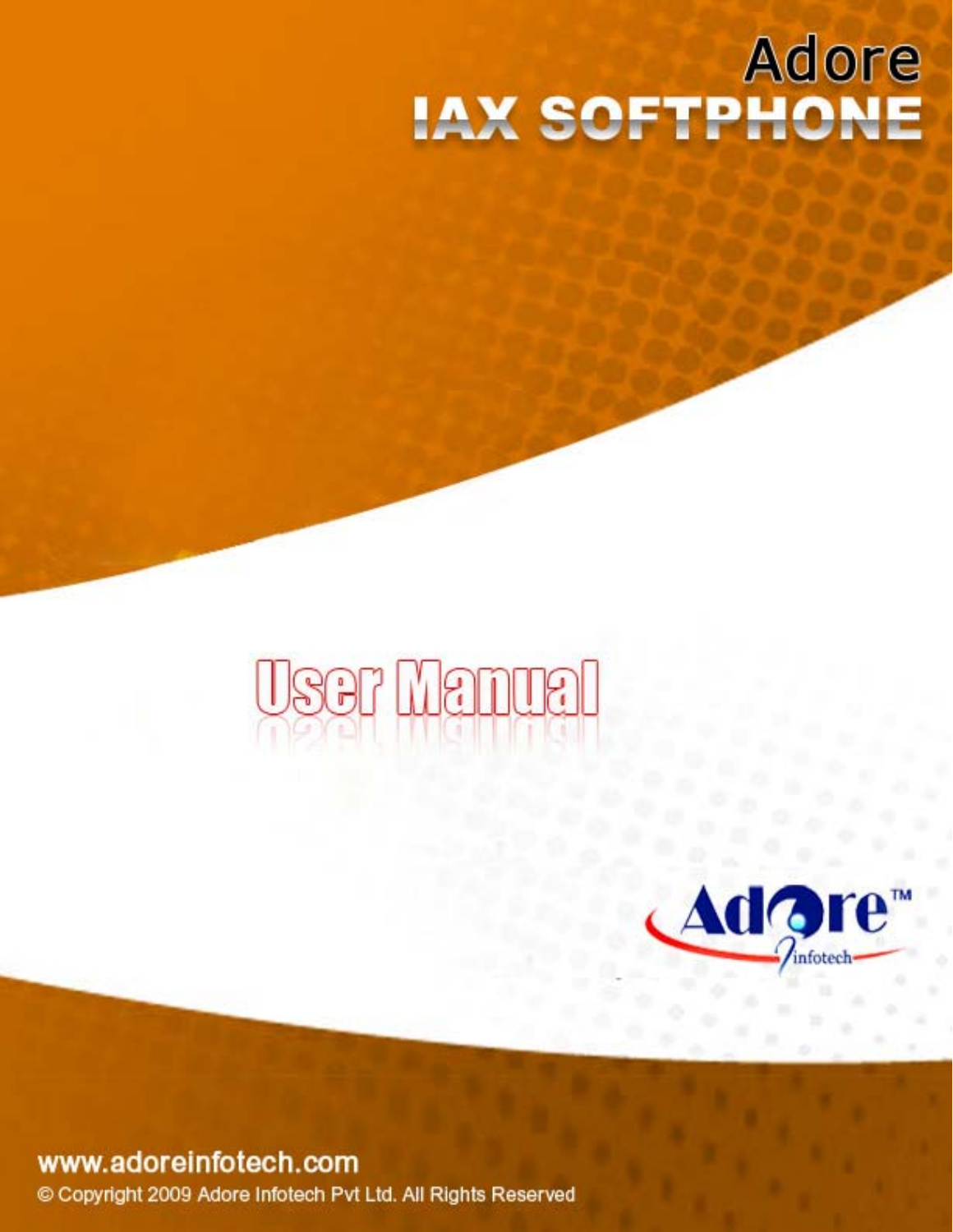

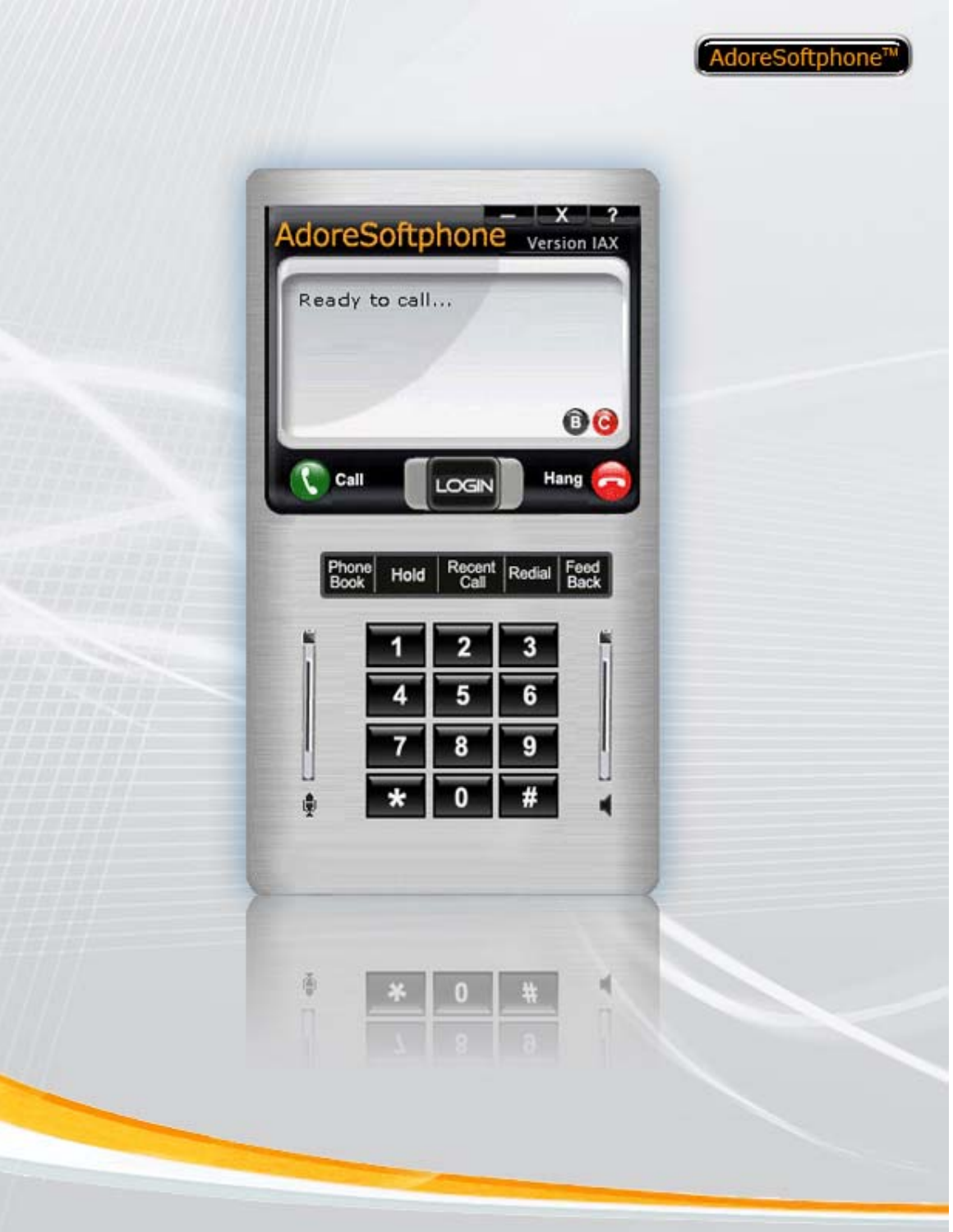© Copyright 2009 Adore Infotech Pvt Ltd. All Rights Reserved

Adoresoftphone is a registered trademark. No part of this User's Manual Guide may be copied, altered, or transferred to, any other media without written explicit concern from Adore Infotech Pvt. Ltd. All brand or product names appearing herein are trademarks or registered trademarks of their respective holders.

Adore Infotech has developed this user manual guide to the best of its knowledge, but does not guarantee that the program will meet all requirements of the user. No warranty is made in regard to specifications or features. AdoreInfotech retains the right to make alterations to the contents of this user manual guide without the obligation to inform third parties.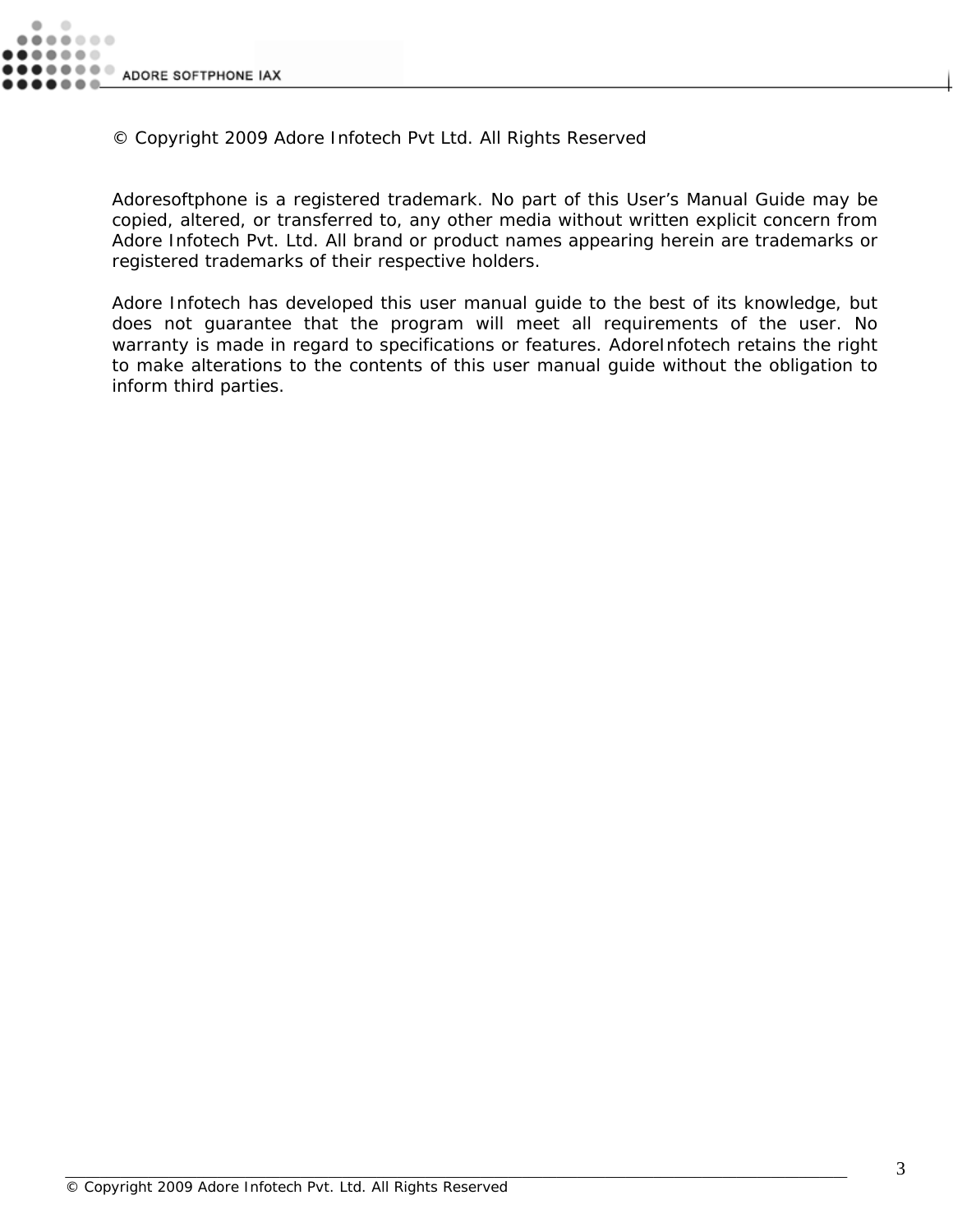#### **1. Welcome to Adore IAX SoftPhone**

- 1.1 Adore IAX Softphone Features
- 1.2 Adore IAX Softphone panel and User Features

#### **2. Installations and Uninstallation**

- 2.1- Account Information
- 2.2 System Requirements
- 2.3 Multimedia Device Requirements
- 2.4 Install Adore IAX Softphone
- 2.5 Install Application
	- 2.5.1 Download and run the installation file
	- 2.5.2- Select folder where file need to be installed
	- 2.5.3- Installer Ready to Install Adore IAX Softphone
	- 2.5.4- Click Close to complete installation
- 2.6 Uninstall Adore IAX Softphone

#### **3. Start & Using Adore IAX Softphone**

- 3.1 Register your Softphone
- 3.2 Placing a Call
- 3.3 Ending a Call
- 3.4 Handling an Incoming Call
- 3.5 Hold Call

#### **4. Using Phone Book**

- 4.1 Add Contact
- 4.2 Edit Contact
- 4.3 Delete Contact
- 4.4 Call to Contact

#### **5. Using Recent Call**

- 5.1 Recent Call Panel
- **6. Trouble Shooting**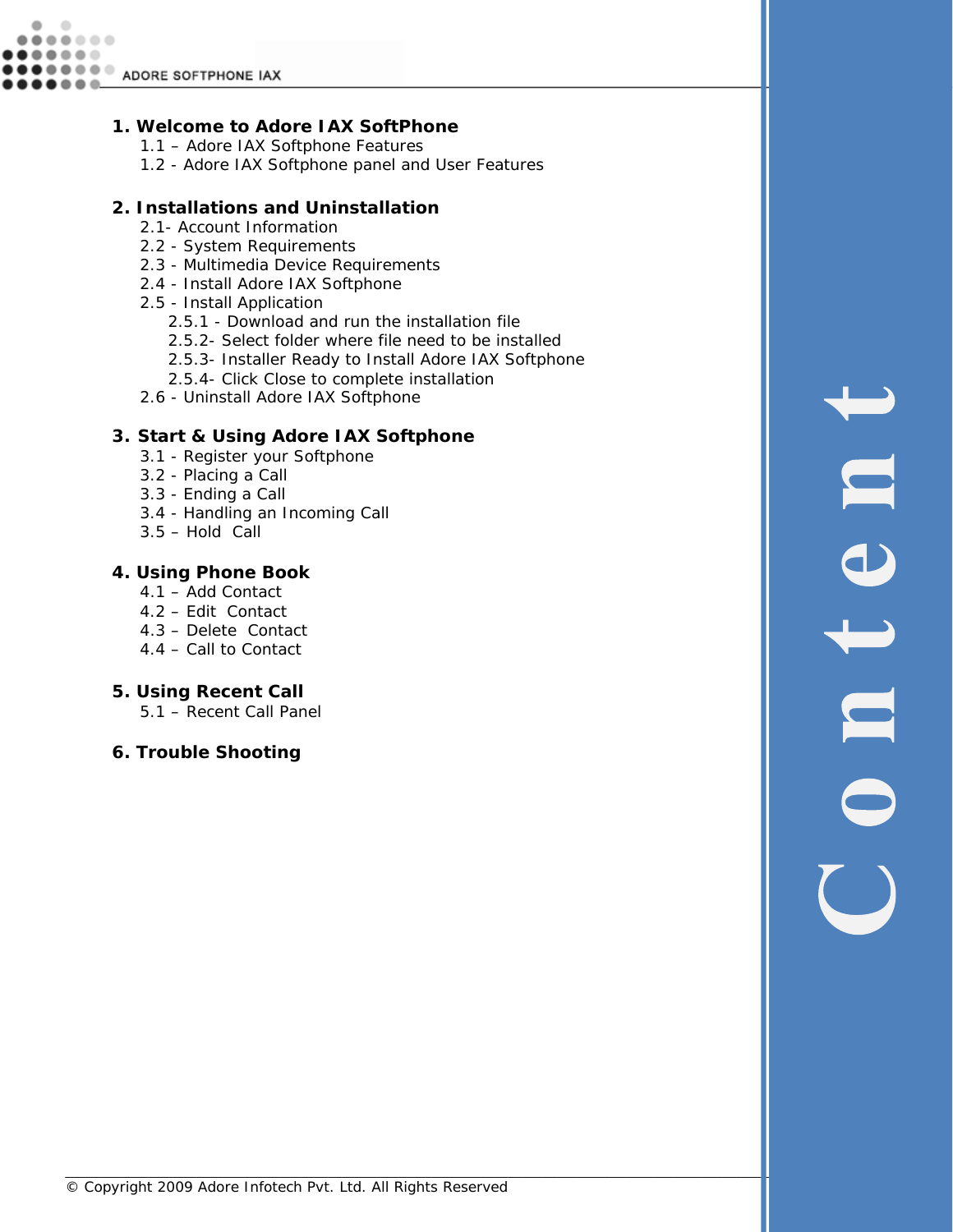......

#### 1. Welcome to Adore IAX Softphone

We believe that our customers deserve nothing short of best. To cater the varied communication needs of our clients and deliver superior solutions and services in Softphone. Adore IAX softphone, which is the basic model, IAX Softphone especially designed to give you a soothing communication experience for Asterisk for VoIP signaling. Adore IAX softphone is extremely flexible and is crafted out while keeping the various requirements of our clients, however it is mainly designed for control of IP voice calls. It strategically add the power of live voice communication to any PC-to-Phone, PC-to-PC and and to provide native support for NAT (Network Address Translation) transparency.

IAX softphone is easy to use behind firewalls. Furthermore Adore IAX Softphone can be used in countries where ISPs are filtering the VoIP, IAX can be easily hidden.

#### 1.1– Adore IAX Softphone Features

- IAX Protocol Support
- Customized skin interfaces
- Hold / Unhold
- Display Balance
- Display Credit account time
- Call Timer
- Last Number Redial
- Local Signalization (Dial tone, busy, ring back, etc.) for user comfort
- Recent call
- Touch-Tones
- Address Book
- Microphone Volume Control
- Speaker Volume Control
- Works well on most of the versions of Microsoft Windows ( NT4, 2000,XP, 2003, Vista)Versions
- Auto-configuration of settings for easy deployment

These features would enable you to connect your Softphone to any PC or Phone and enjoy the slashed rates in comparison to traditional phone call.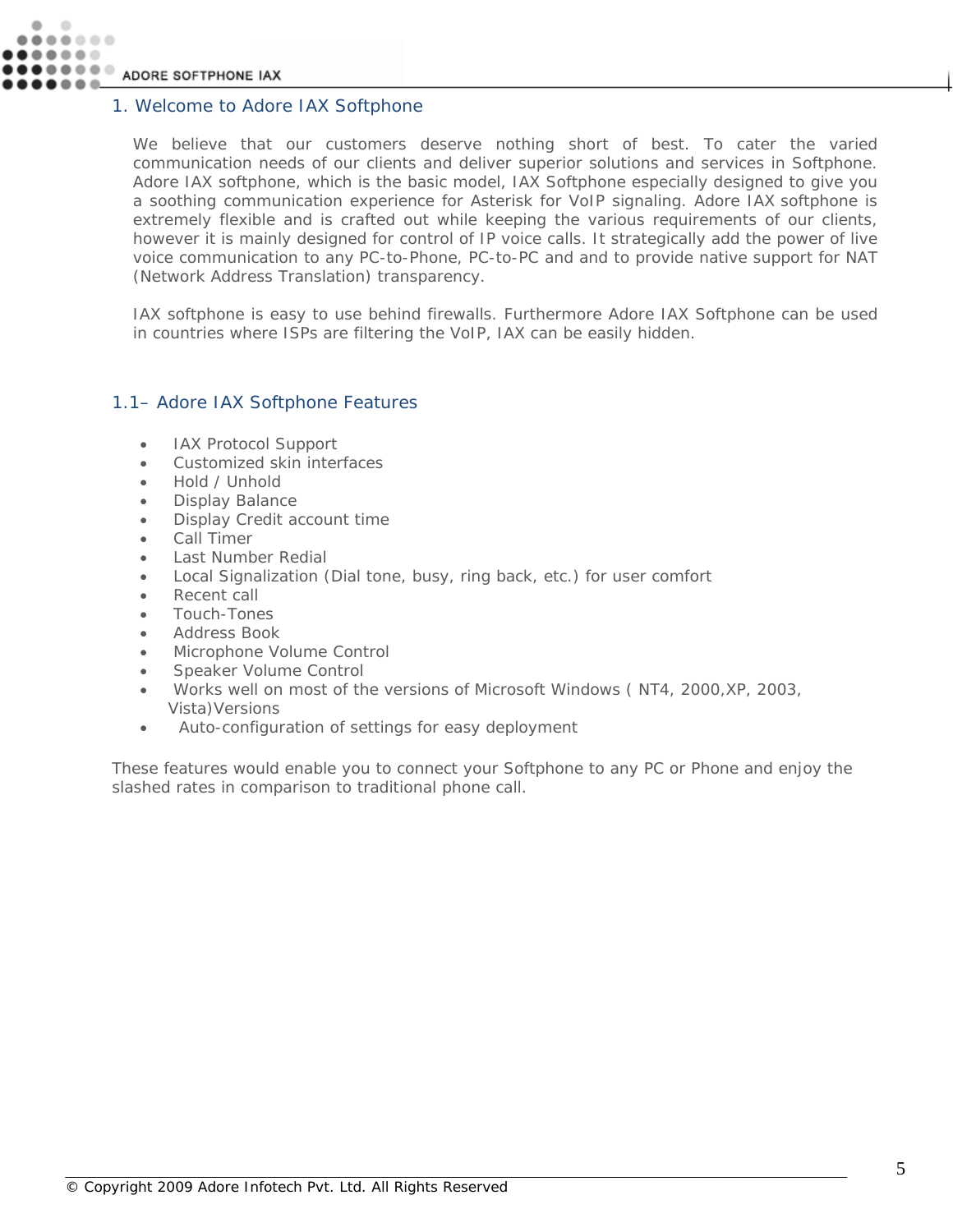#### 1.2 - Adore IAX Softphone panel and User Features

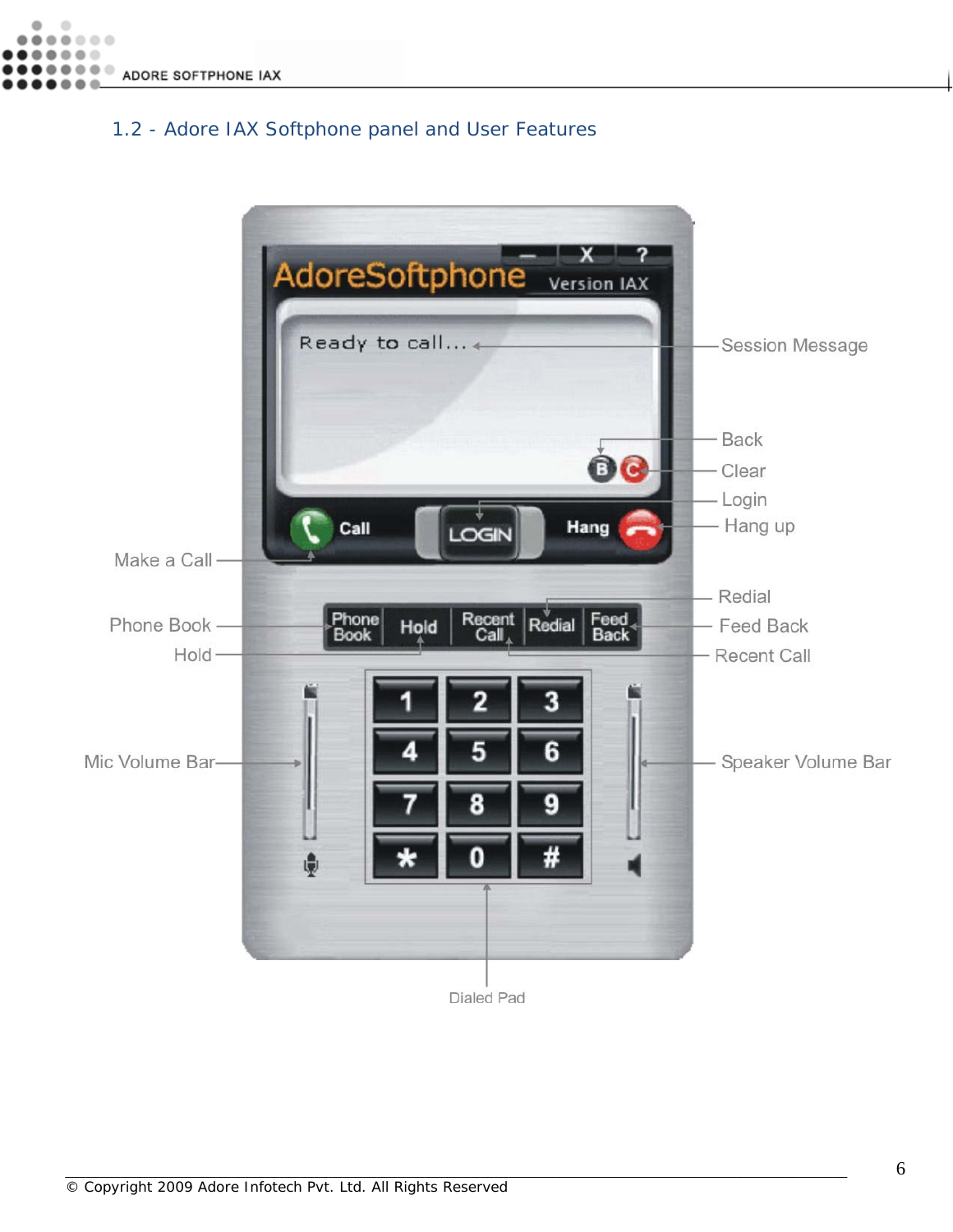......

## **2. Installations and Setup**

#### 2.1 Account Information

After choosing a VoIP service provider, you will need the following information

- IAX IP / Domain
- User name
- Password

#### 2.2 System Requirements

Processor Minimum: Intel Pentium III 1.3 GHz or equivalent Optimal: Pentium 4® 1.8 GHz or equivalent Memory 128 MB RAM Hard Disk Space 50 MB Operating System Windows® Vista® Windows 2000 Windows XP Connection IP network connection (broadband, LAN, wireless) Sound Card Full-duplex, 16-bit

#### 2.3 Multimedia Device Requirements

Adore IAX Softphone requires both speakers and a microphone to make calls. Any of the following configurations are acceptable:

- External speakers and microphone
- Built-in speakers and microphone
- Headset

#### 2.4 Install Adore IAX Softphone

Attention Win2000/XP users! You must have administrative privileges to install Adore IAX softphone If you are not sure whether you have such privileges, you almost certainly do not have them. Contact your system administrator. Attention Windows 2000! You need to install Microsoft Installer 2.0 from www.microsoft.com before.

#### 2.5 Install Application

For installing application you need to download it from our website [www.adoresoftphone.com](http://www.adoresoftphone.com/)

Fill the form and download the application Setup.



#### Adore SoftPhone LAX 1.0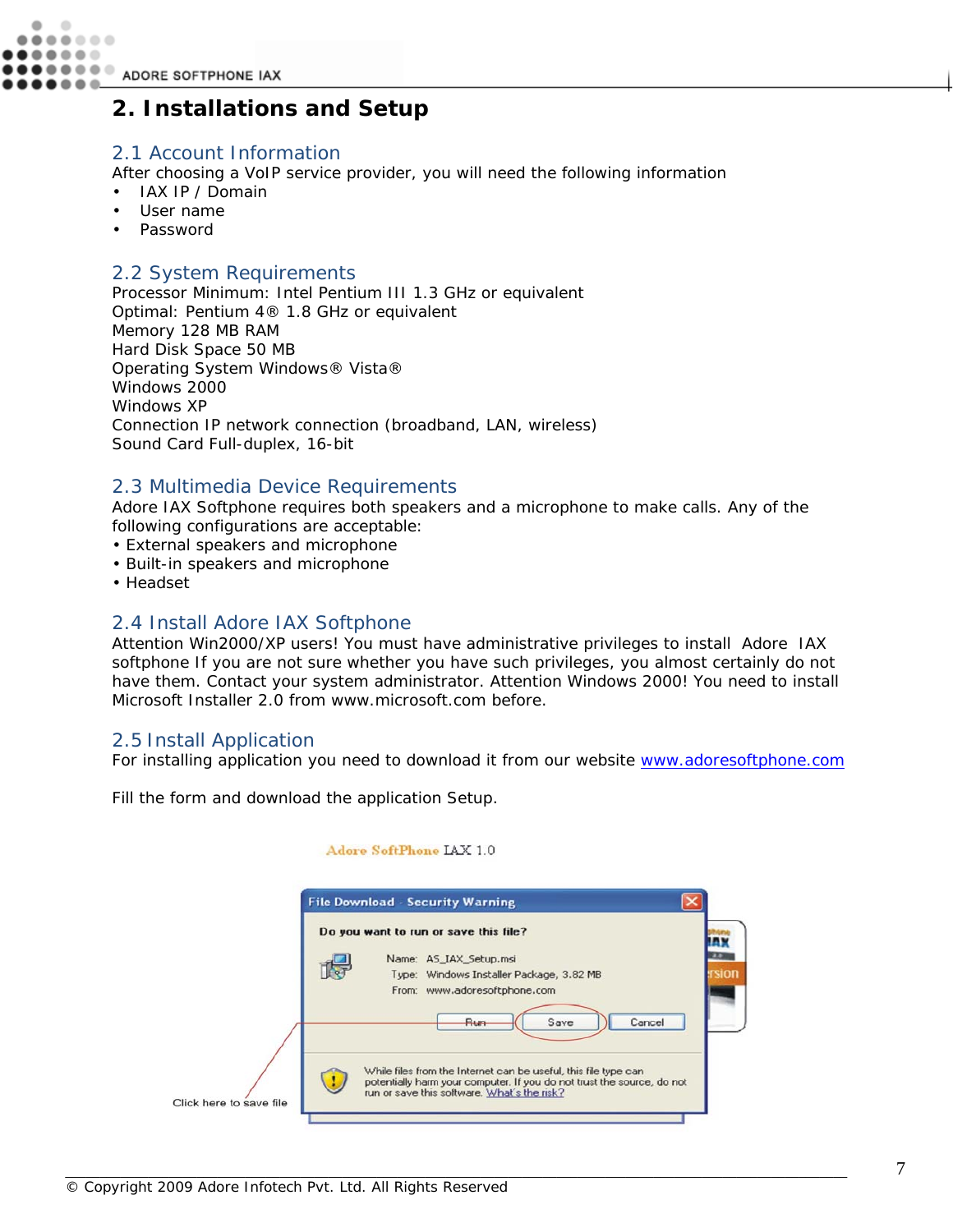- 2.5.1 Run the installation file.
	- Window Appears click Next to Proceed.



2.5.2 - Select folder where file need to be installed.

| <b>Select Installation Folder</b>                                                                                                                                             |           |
|-------------------------------------------------------------------------------------------------------------------------------------------------------------------------------|-----------|
| The installer will install Adore IAX to the following folder.<br>To install in this folder, click "Next". To install to a different folder, enter it below or click "Browse". |           |
| Folder:<br>C:\Program Files\Adore\Adore IAX\                                                                                                                                  |           |
|                                                                                                                                                                               | Browse    |
|                                                                                                                                                                               | Disk Cost |
|                                                                                                                                                                               |           |
| Install Adore IAX for yourself, or for anyone who uses this computer:                                                                                                         |           |
| <b>Everyone</b>                                                                                                                                                               |           |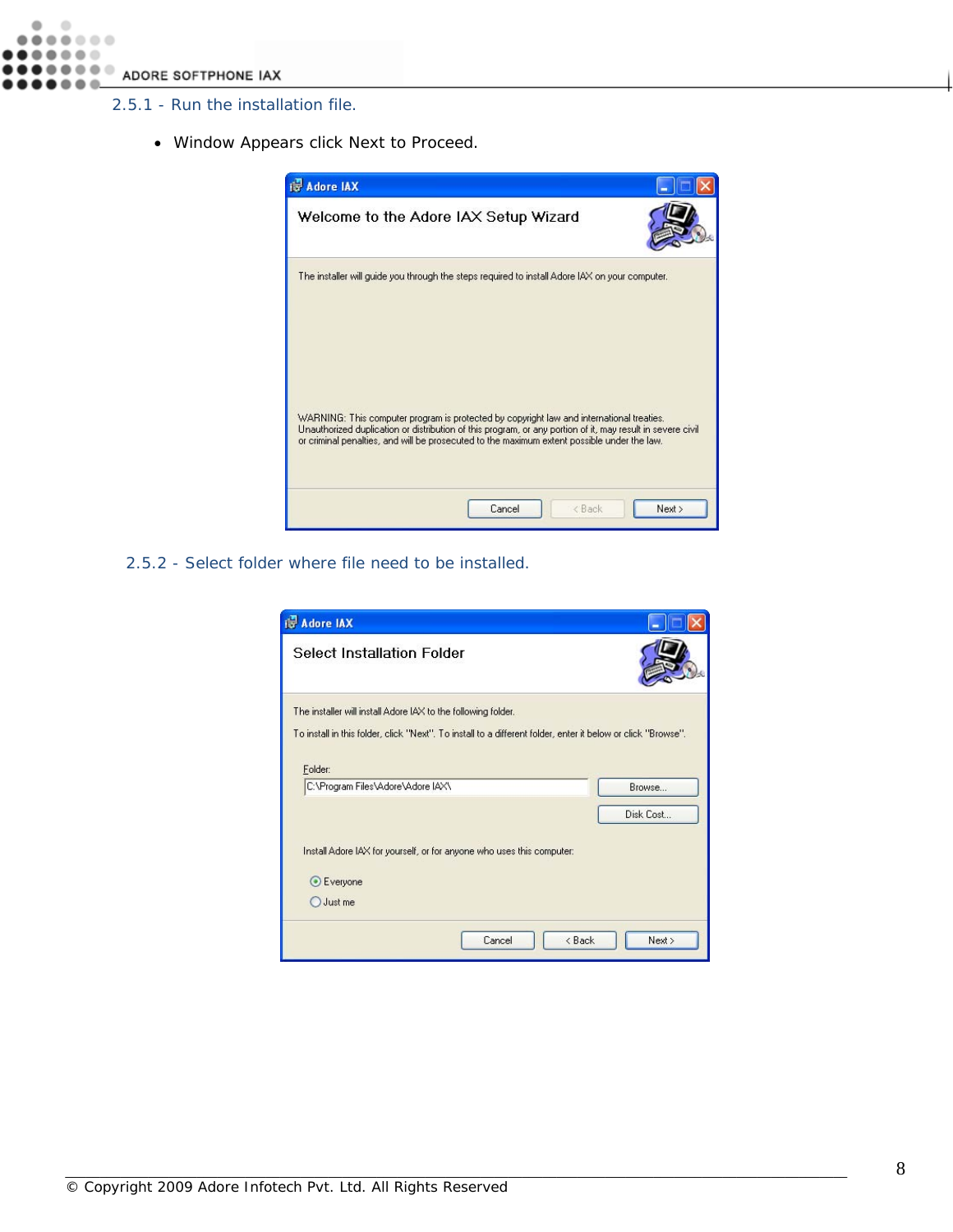#### 2.5.3 – Installer Ready to Install Adore IAX Softphone, Select Next to continue.

| <b>IN Adore IAX</b>                                           |        |        |        |
|---------------------------------------------------------------|--------|--------|--------|
| <b>Confirm Installation</b>                                   |        |        |        |
| The installer is ready to install Adore IAX on your computer. |        |        |        |
| Click "Next" to start the installation.                       |        |        |        |
|                                                               |        |        |        |
|                                                               |        |        |        |
|                                                               |        |        |        |
|                                                               |        |        |        |
|                                                               |        |        |        |
|                                                               |        |        |        |
|                                                               |        |        |        |
|                                                               | Cancel | < Back | Next > |

2.5.4- Click Close to complete installation.

| <b>IN Adore IAX</b>                        |        |                                     |       |
|--------------------------------------------|--------|-------------------------------------|-------|
| <b>Installation Complete</b>               |        |                                     |       |
| Adore IAX has been successfully installed. |        |                                     |       |
| Click "Close" to exit.                     |        |                                     |       |
|                                            |        |                                     |       |
|                                            |        |                                     |       |
|                                            |        |                                     |       |
|                                            |        |                                     |       |
|                                            |        |                                     |       |
|                                            |        |                                     |       |
|                                            |        |                                     |       |
|                                            | Cancel | <back< td=""><td>Close</td></back<> | Close |
|                                            |        |                                     |       |

#### 2.6 - Uninstall Adore IAX Softphone

To uninstall Adore IAX Softphone, go to *Control Panel->Add/Remove Programs->Adore IAX Softphone>Install/Uninstall.*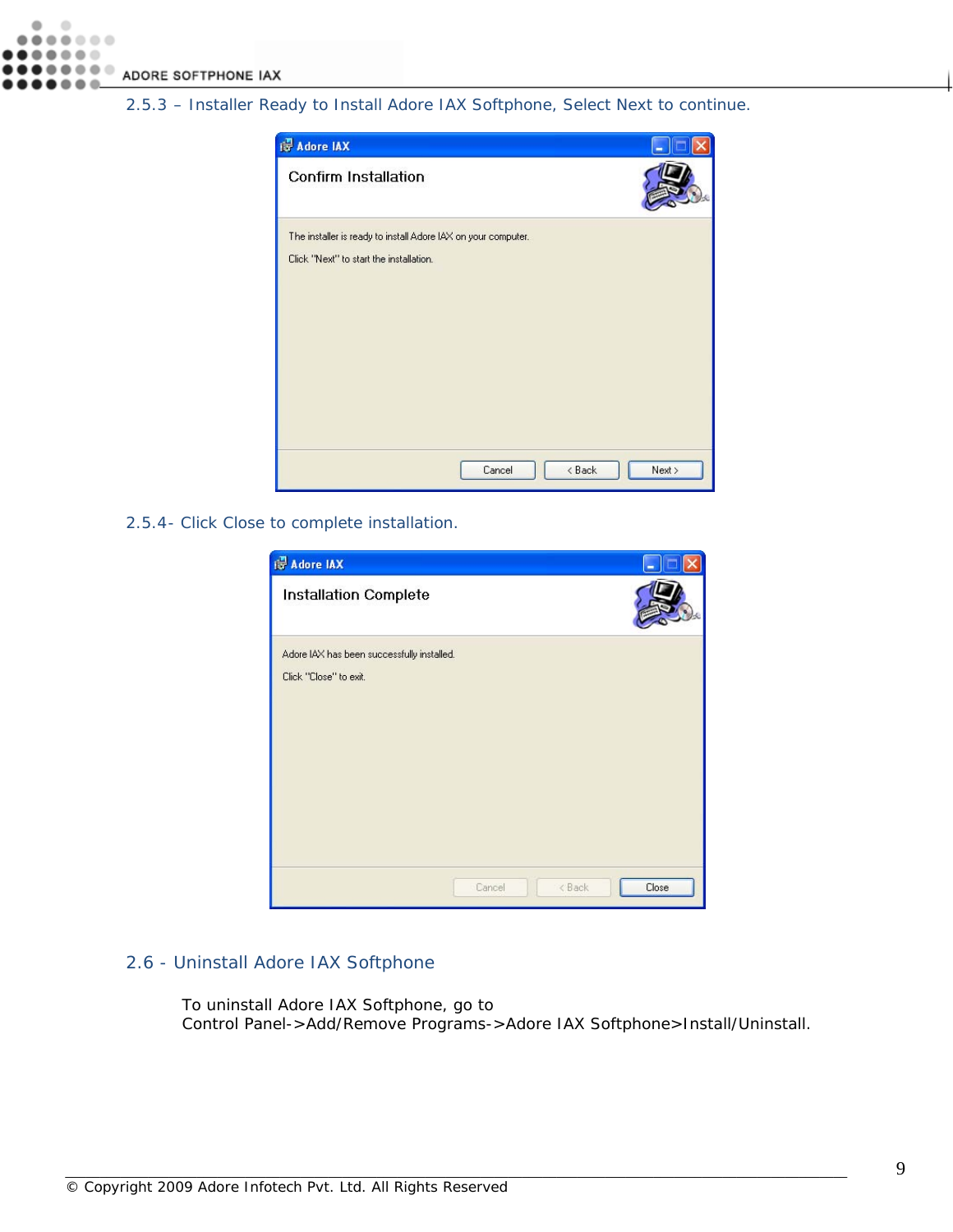$\bullet\bullet\bullet\bullet$  $\bullet\bullet\circ$ ADORE SOFTPHONE IAX

#### **3. Start & Using Adore IAX Softphone**

Go to Start-> Adore IAX Softphone.

Or

Click on Icon Adore IAX Softphone on desktop



#### Using Adore IAX Softphone

If Adore is not already running, start it as you would any other program: Use the **Windows Start** menu or double-click the desktop icon.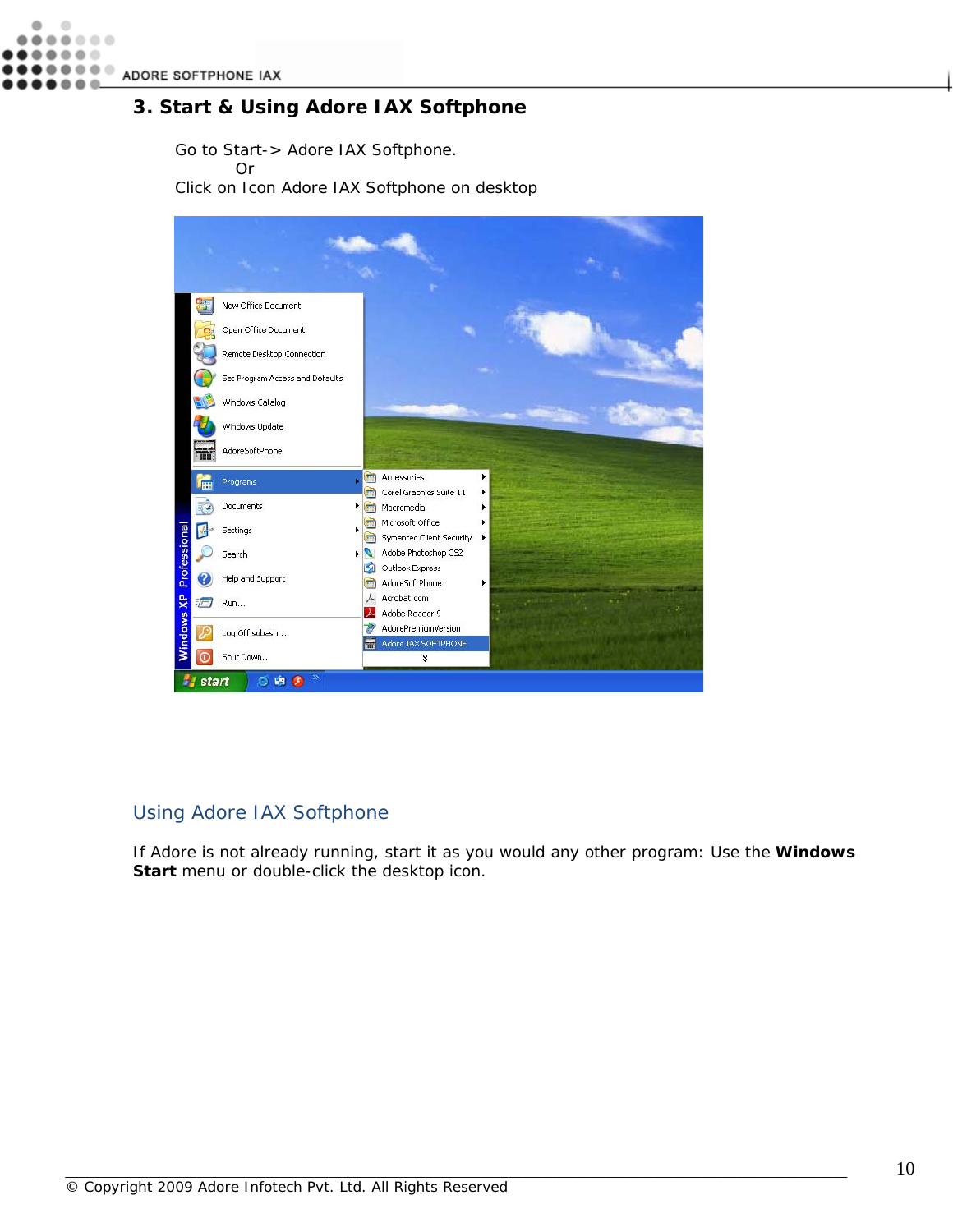#### **OOOOO** ADORE SOFTPHONE IAX . . .

Ö .......  $\bullet\bullet\circ$ 

#### 3.1 Register your Softphone

- 1. Login window appears
	- Enter IAX IP, Username and password.
	- Press Login Button
	- Base Softphone window open. (With status message" Ready to call…")



#### 3.2 Placing a Call

To make call

- 1. Press desired number through keyboard or through Dial Pad
- 2. Press Call button

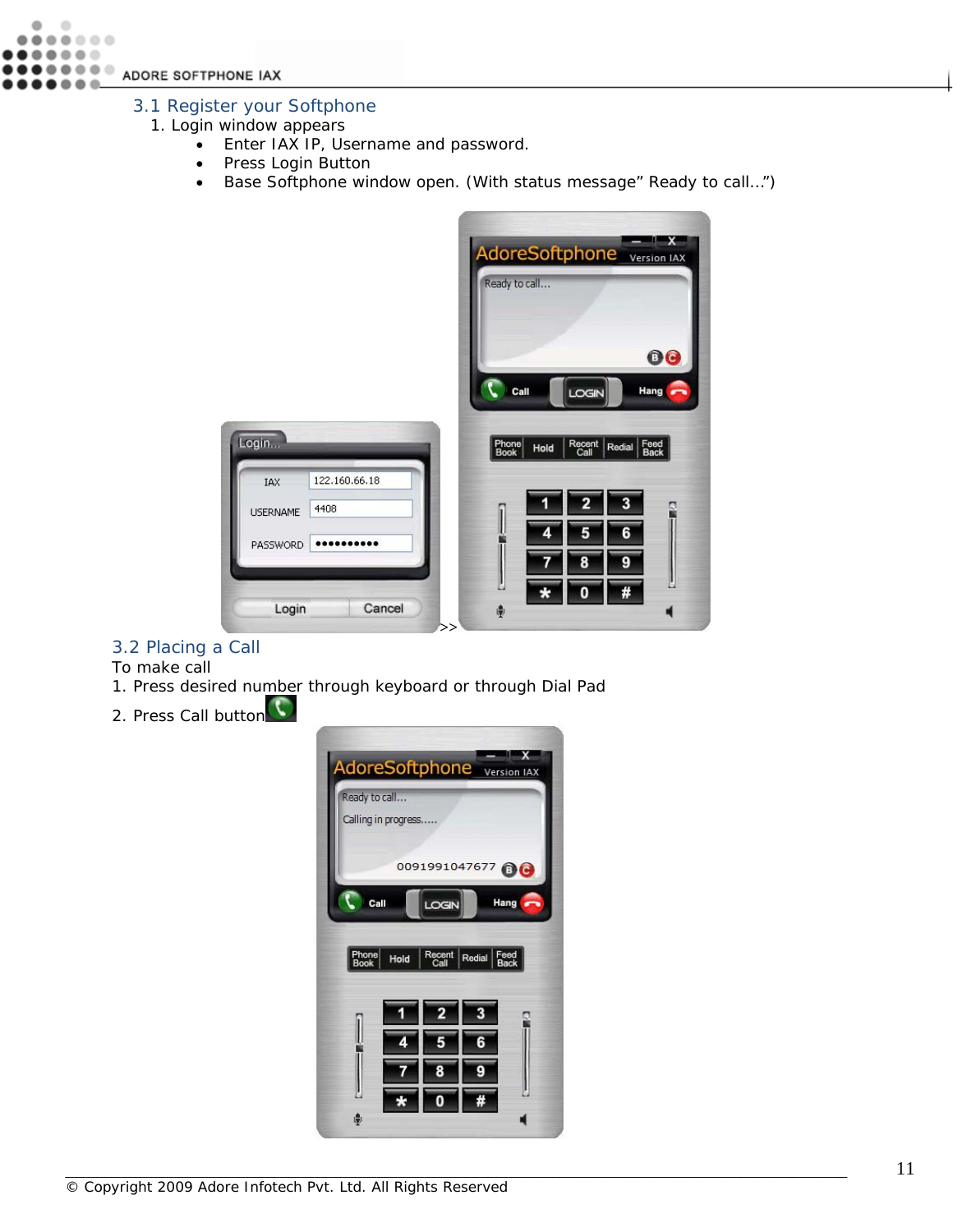**OOOO** ADORE SOFTPHONE IAX

#### 3.3 Ending a Call

 $\ddot{\phantom{a}}$  $\bullet$ 

 $\bullet\bullet\bullet\bullet$  $\bullet$   $\bullet$ 

- 1. Press **hang-up button.**
- 2. Session message Display "Disconnected…"



3.4 Handling an Incoming Call

On incoming call Message Appear as Shown in Fig.3.4 & highlighted on taskbar<br>1. Press Call button or Press<br>1.

1. Press Call button **the real called** or Press

|               | AdoreSoftphone version IAX   |                |        |                     |
|---------------|------------------------------|----------------|--------|---------------------|
|               | Ready to call<br>Incoming100 |                |        | 00:00:00            |
|               |                              |                |        | 00                  |
| Call          |                              | LOGIN          | Hang   |                     |
| Phone<br>Book | Hold                         | Recent<br>Call | Redial | Feed<br><b>Back</b> |
|               |                              |                | 3      |                     |
|               | 4                            | 5<br>8         | 6      |                     |
|               |                              |                |        |                     |

\_\_\_\_\_\_\_\_\_\_\_\_\_\_\_\_\_\_\_\_\_\_\_\_\_\_\_\_\_\_\_\_\_\_\_\_\_\_\_\_\_\_\_\_\_\_\_\_\_\_\_\_\_\_\_\_\_\_\_\_\_\_\_\_\_\_\_\_\_\_\_\_\_\_\_\_\_\_\_\_\_\_\_\_\_\_\_\_\_\_\_\_\_\_\_\_\_\_\_\_\_\_\_\_\_\_\_\_\_\_\_\_\_ Fig 3.4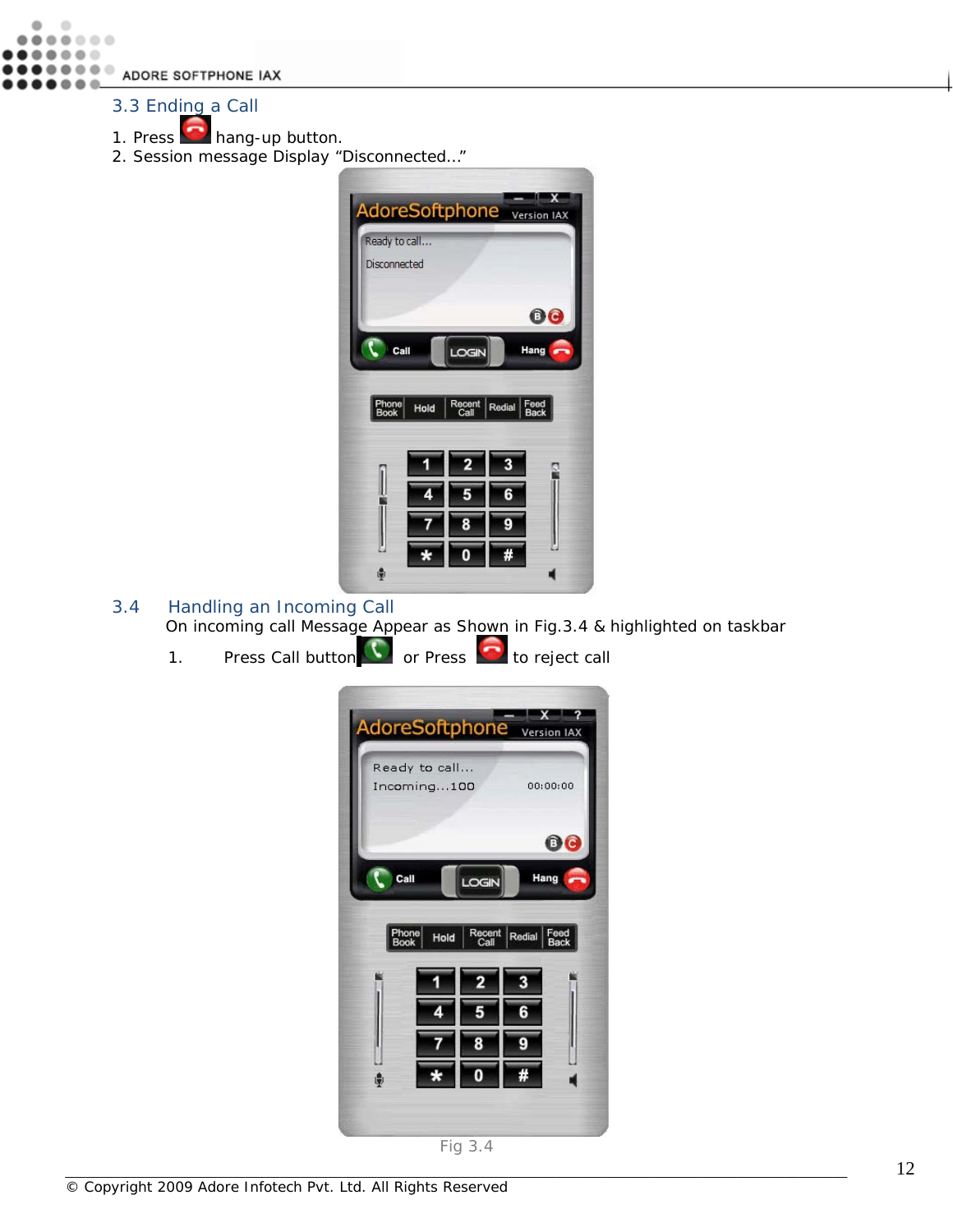#### 3.5 Hold a Call

- 1. To hold a call press "Hold" button **Hold** it shows the message as on Fig 3.5
- 2. To Unhold Press "Hold" button again



Fig 3.5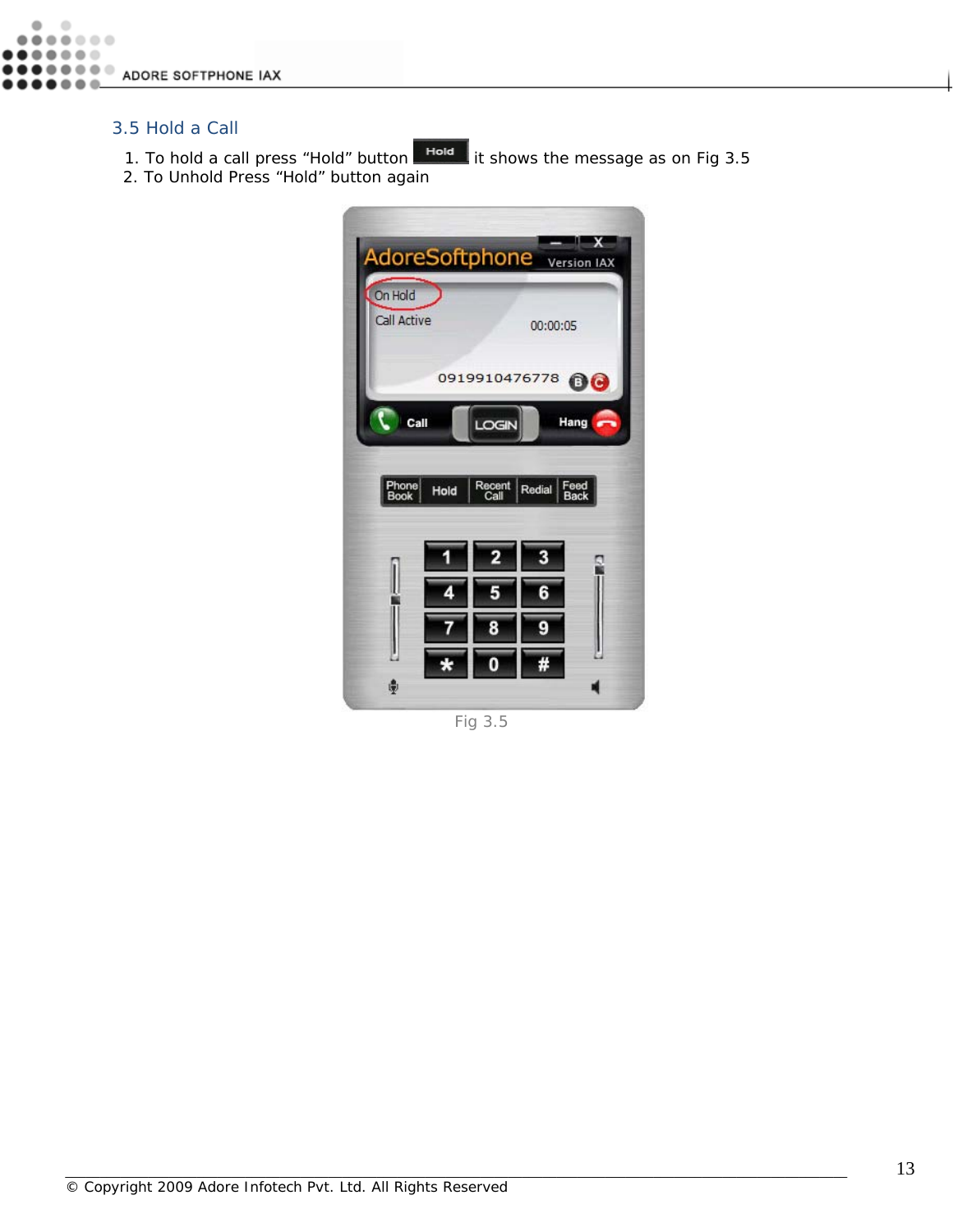

## **4 Using Phone Book**

Contacts allow you to store information about respondents you may want to call regularly. In Phonebook you can Add, Edit, Delete and Call to Contact very easily

#### 4.1 Add Contact

- Open Phone Book as in Fig 4.1
- Type Name and Phone No in corresponding Test Boxes
- Press Add button



Fig 4.1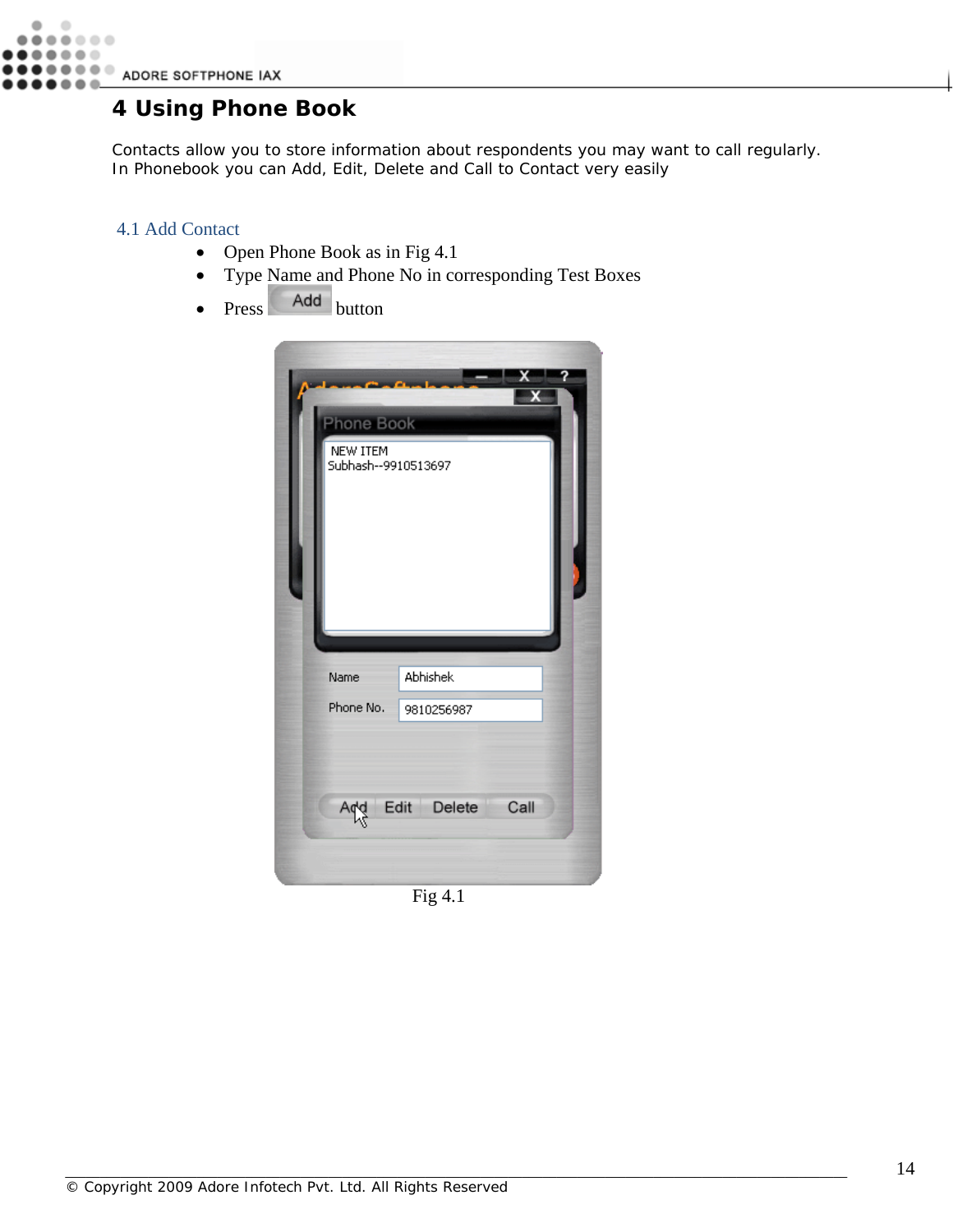$0.0.0.0.0.0.0$  $\bullet\bullet\bullet\circ$ **O D D D D**<br>A D D D D ADORE SOFTPHONE IAX  $\bullet\bullet\bullet\bullet$ 

 $\ddot{\phantom{a}}$  $\bullet$ 

#### 4.2 Edit Contact

- 1. Select Name from list box
- 2. Edit Details you want to modify
- 3. Press Edit button



#### 4.3 Delete Contact

- Click on name in list you want to delete in list box Fig4.3
- $\bullet$  Press Delete button

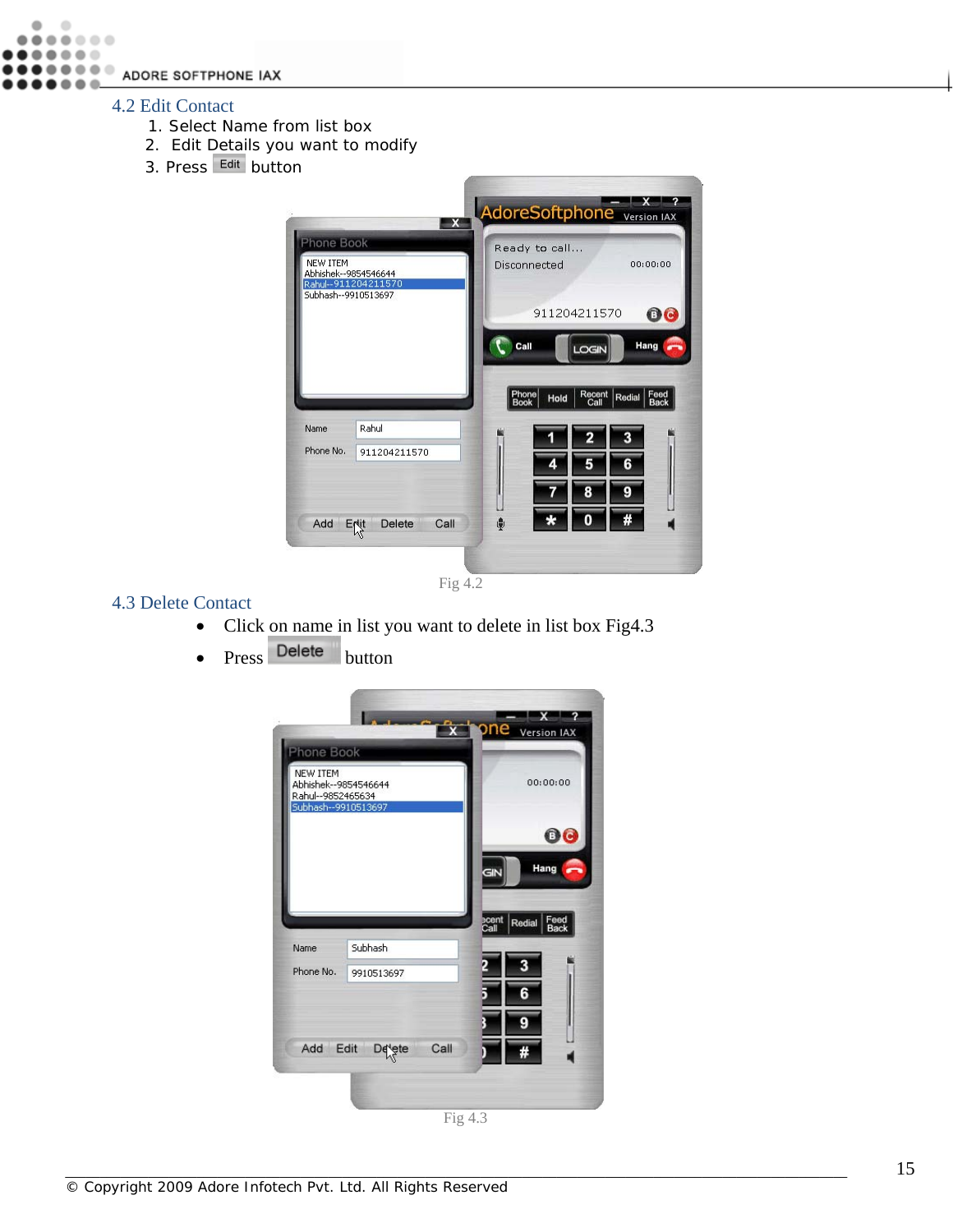

- 1. Select Contact in your list you want to call , as shown in Fig 4.3
- 2. Press Call button



Fig 4.4

#### **5. Using Recent Call**

By using recent call you can get your Dialed Number of Softphone